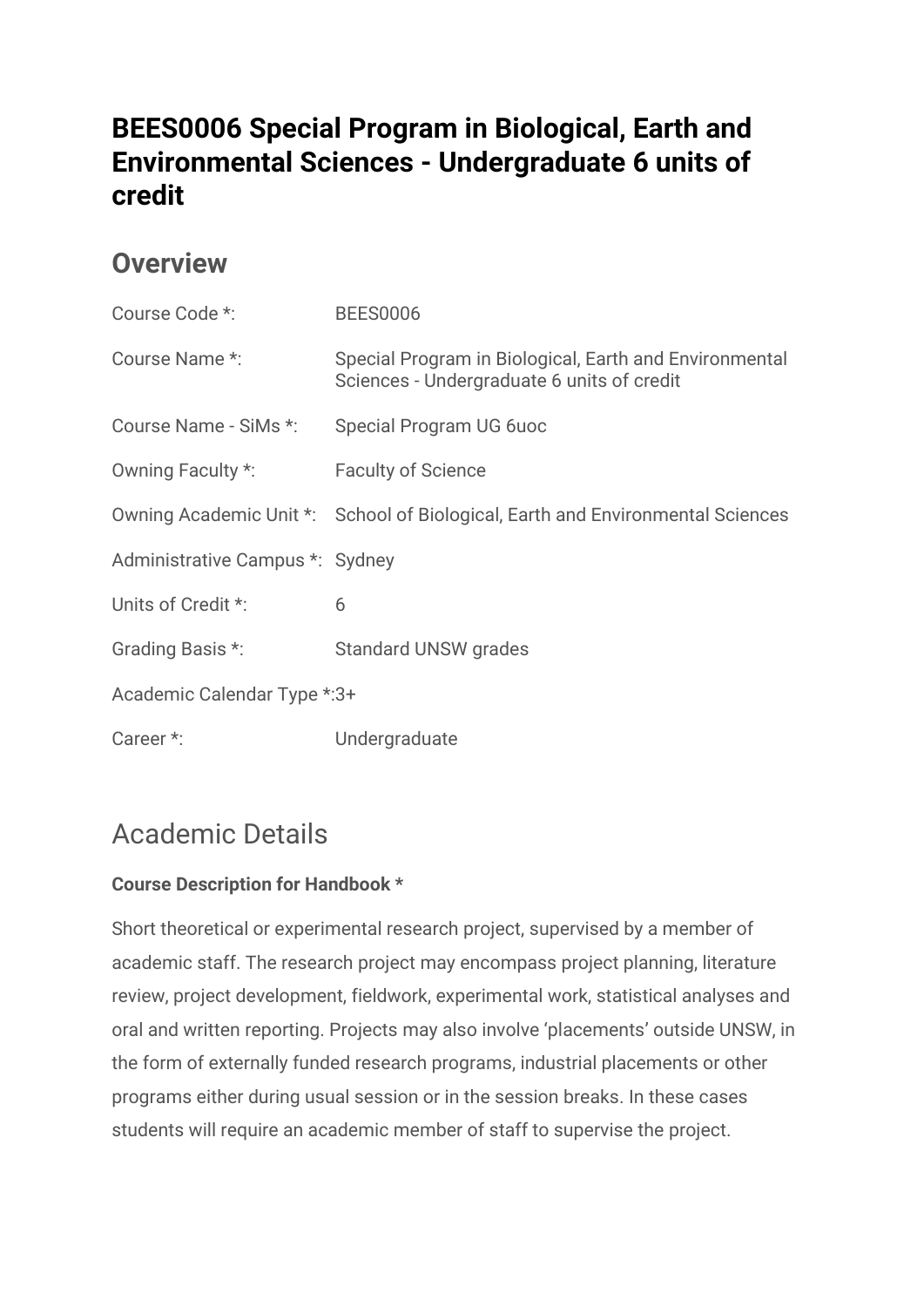**Note: This course is restricted to students undertaking a Major in the School of BEES. Enrolment in this course is by invitation and subject to availability of places: interested students should contact a suitable supervisor and the Director of Teaching.**

| Field of Education (Broad) *:    | 050000 Environmental and Related Studies                 |
|----------------------------------|----------------------------------------------------------|
| Field of Education (Narrow) *:   | 050900 Environmental Studies                             |
| Field of Education (Detailed) *: | 050999 Environmental Studies not elsewhere<br>classified |

#### Course Properties

| Course Type:              | Award course |
|---------------------------|--------------|
| <b>Repeat for Credit:</b> | Nο           |

### **Delivery**

Delivery Variations

| <b>Delivery Name</b> | Delivery Mode        | <b>Delivery Format</b>                      |
|----------------------|----------------------|---------------------------------------------|
| RESEARCH-ST          | Independent research | Standard (usually weekly or<br>fortnightly) |

#### Learning Outcomes

| Code              | <b>Description</b>                                                                                     |
|-------------------|--------------------------------------------------------------------------------------------------------|
| CL <sub>O</sub> 1 | Demonstrate the ability to undertake a research project in the<br>chosen field of research             |
| CLO <sub>2</sub>  | Collect, analyse, and interpret data from the independent research<br>project                          |
| CLO <sub>3</sub>  | Develop the ability to communicate scientific results to a broad<br>audience.                          |
| CL <sub>O</sub> 4 | Demonstrate the ability to produce a scientific report or paper at<br>the end of the research project. |